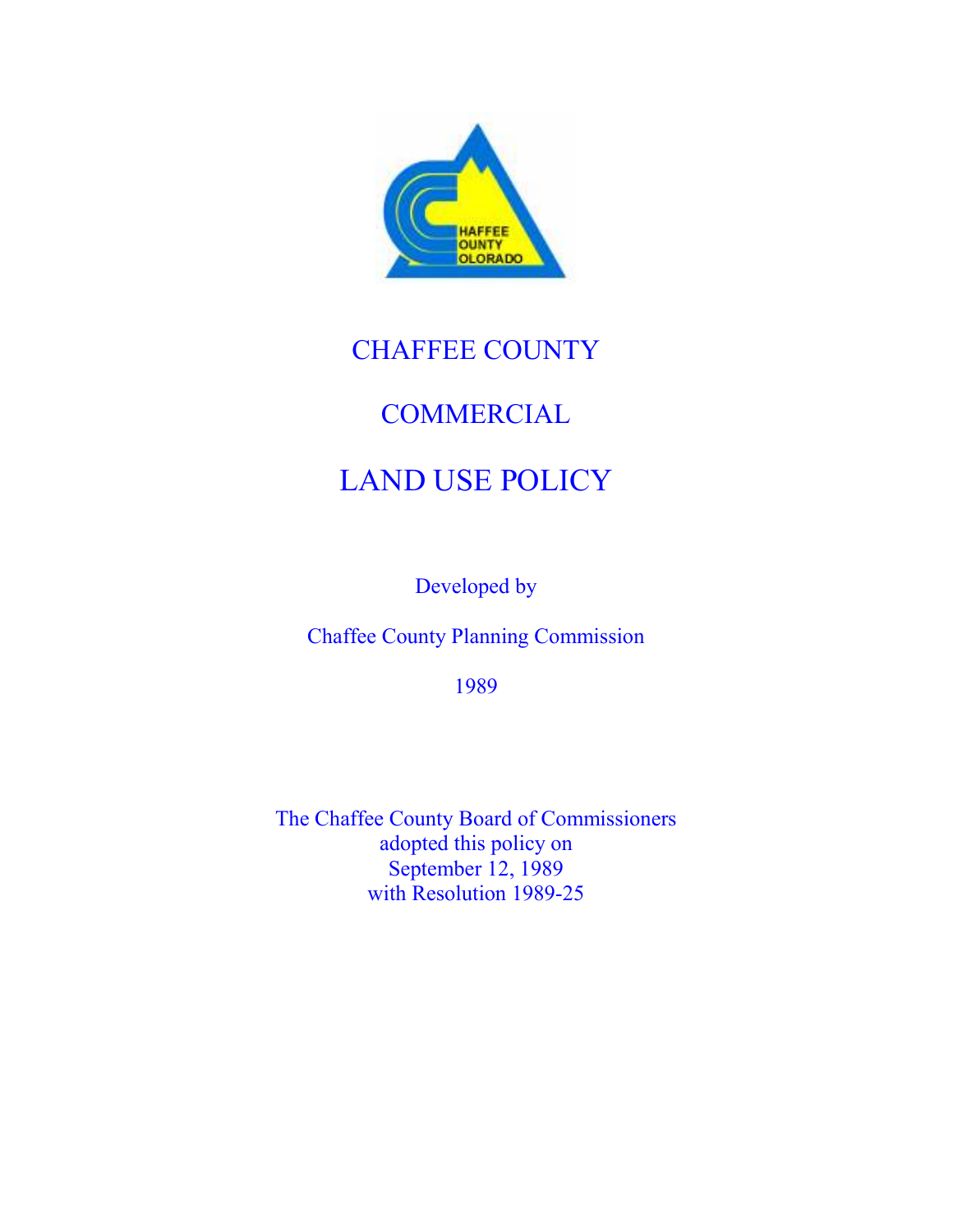# ACKNOWLEDGMENT

The development of this Commercial Land Use Policy was made possible by the excellent cooperation of many Chaffee County citizens. Therefore, our thanks go to all those who participated in the outreach and input phases, but particularly to the Councils, Town Boards of Trustees and Planning Commissions of Buena Vista, Poncha Springs and Salida for their contribution in time and thought.

We also wish to here acknowledge the expertise and many hours of time devoted to this effort by Jeff Ollinger, Donna Nevens and Mervin Aude who collected, analyzed and assimilated the data used in these policy statements.

> Chaffee County Planning Commission

# Authority

This Commercial Land Use Policy was developed under the authority and instruction of the Chaffee County Board of Commissioners as shown in the Board's Minutes of December 13, 1998 in the Findings #7 on Page 7 of this booklet.

#### Index

This Commercial Land Use Policy is composed of three main sections:

The Policy

I. Location and Type of

| Development                                                                                        | Page 1 |
|----------------------------------------------------------------------------------------------------|--------|
| II. Development Standards and<br><b>Performance Features</b>                                       | Page 1 |
| III. Appendix<br><b>History and Findings</b><br>Planning/Zoning<br><b>Administrative Procedure</b> | Page 2 |

THE CHAFFEE COUNTY PLANNING COMMISSION and

THE BOARD OF COUNTY COMMISSIONERS

In consideration of all the citizens and property owners in this County, we have developed this "Land Use Policy" as a guide to be used by various officials of the County along with the County's citizens and visitors in making decisions on the proper use and development of the land in Chaffee County.

Hopefully, a close adherence to this policy will help preserve the beauty, economics, resources and atmosphere of Chaffee County so that it remains or develops in a manner that produces a quality life style for all its citizens and guests.

PLANNING CONNISSION MEMBERS: BOARD OF COMMISSIONERS:

Mervin Aude. Coordinato

Chairman missioner Commissioner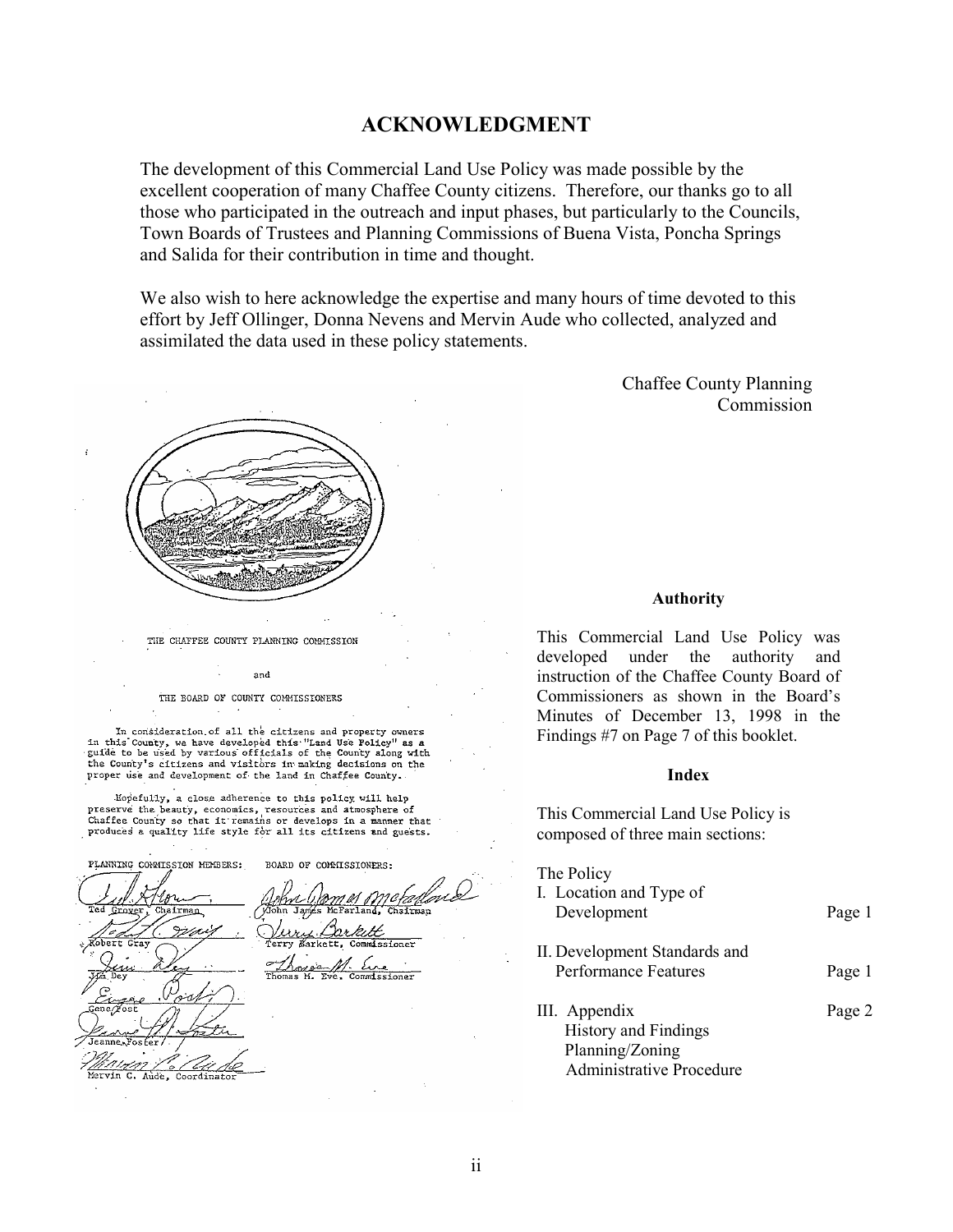# Chaffee County Land Use Policy

The Commercial Land Use Policy for Chaffee County shall be composed of the following:

# I. LOCATION AND TYPE OF DEVELOPMENT

(Commercial in this policy includes business and light industrial use.)

A. Future commercial development should be located:

> 1. To maintain the rural and scenic character of the environment.

 2. To protect the ranching economy by preserving the existing agricultural areas.

 3. To development the tourism and recreational potentials of the County, keeping within the guidelines set forth in other parts of this policy.

 4. To encourage business, commercial and industrial development in Salida, Buena Vista and Poncha Springs.

 5. In areas that provide adequate water supply in terms of quality, quantity and dependability.

 6. To be compatible with public land and uses.

7. In either existing Commercial Zones or at prime market locations. (Prime market locations may be intersecting arterial thoroughfares.)

8. Outside municipalities only when necessary for specific locations functions, market or service requirements. Also, proposals for retail and service businesses typically found in central business districts will be directed and encouraged to locate in existing urban areas.

B. Future commercial development should NOT be located in areas that:

> 1. Require intensive septic systems that will ultimately become obstacles for future waste water systems and those which will degrade water quality.

 2. Create traffic congestion, safety or access problems.

 3. Create strip-type commercial or unsightly municipal entrances.

# II. DEVELOPMENT STANDARDS AND PERFORMANCE FEATURES

A. Future developments should provide performance features that will:

1. Be non-polluting.

 2. Be compatible with adjoining land uses (including agricultural, residential and recreational).

 3. Have water supply/waste water collection and treatment capability for the short and long time needs of the development.

 4. Have adequate water supply in terms of quality, quantity and dependability.

 5. Have safe access, proper ingress egress and traffic flow for the development site.

 6. Not reduce the carrying capacity of the highway or roadway adjoining the development site.

7. Provide compatibility with

 adjoining public lands and uses. 8. Prevent or mitigate increased

demands on County services.

 9. Provides for efficient use of land and prevents undesirable "strip-type" commercial development, including signs.

For added explanation of this policy, contact the Board of Commissioners who may refer your questions to the Chaffee County Land Use Administrator or the Building Inspector at the Courthouse in Salida, Colorado.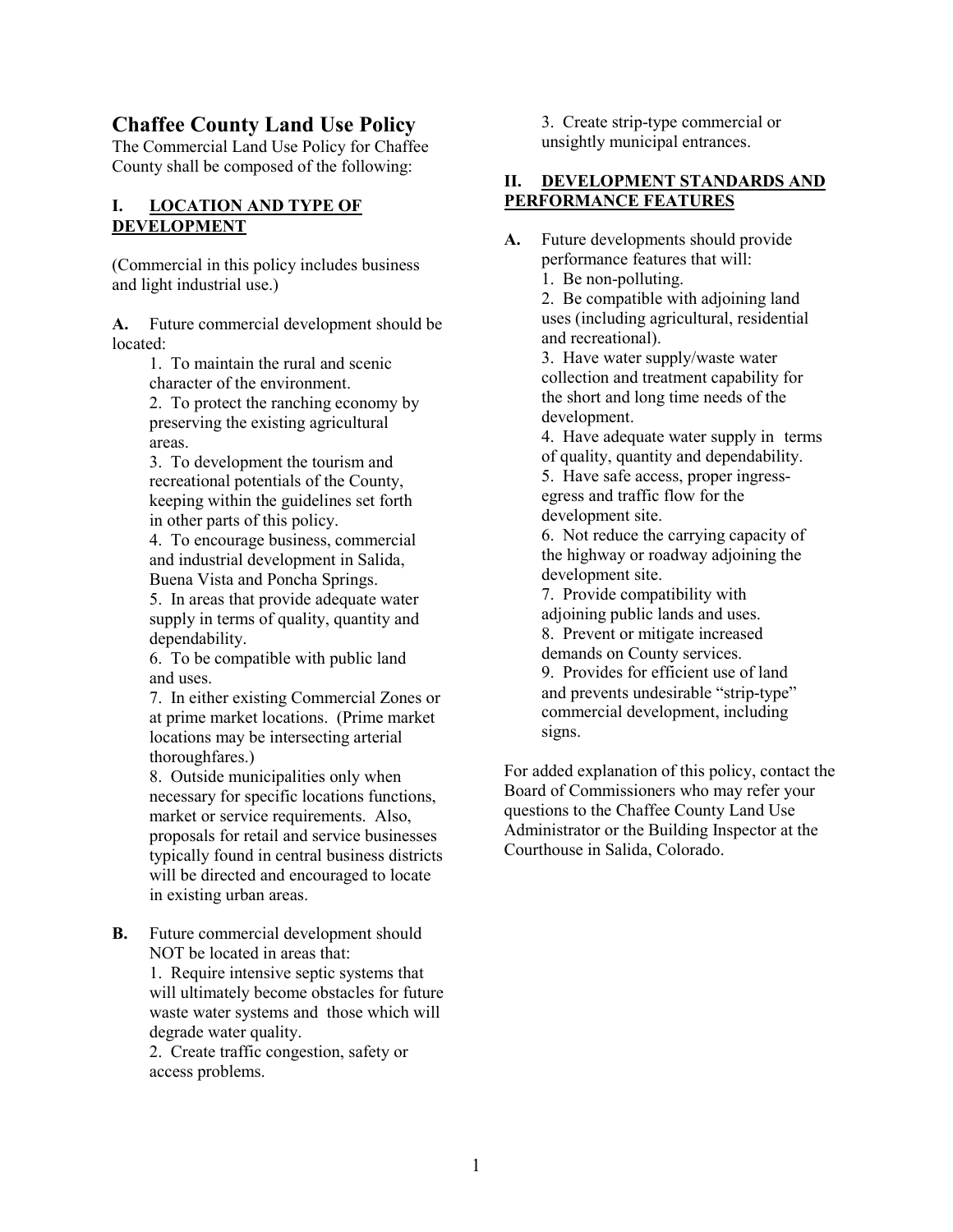## III. Appendix

#### History and Findings

Introduction: Early in 1988 the Chaffee County Commissioners, meeting with the Summit Group, determined that the emerging Arkansas River State Park plan disclosed a need for a county land use policy to apply on some of the unincorporated private lands in the County. At this time it appeared that considerable commercial and economic pressures related to the private lands might accompany the development of this large unique recreational park located on some of the public lands in the County.

Purpose and intent of a land use policy is to give reliable and consistent guidance to decision making processes as well as give better understanding of land management and land use planning processes to landowners, land developers and the several boards and commissions who are responsible for administration of planning and zoning in this County of Chaffee, Colorado.

Historical Background: In order to develop a policy that will address the "need" and "purposes" outlined above, it is advisable to reexamine a number of previously made declarations and resolutions. It is also advisable to preface some observations with remarks which will hereinafter be referred to as FINDINGS. The order of listing of these findings does not assign any priority, one over the other, but may in the end involve or reflect each in the overall policy.

Finding #1: The Chaffee County Comprehensive Plan of 1976 states in part:

A. Page #1 of the introduction sets forth the County "Goals" in this Comprehensive Plan:

 Chaffee County realizes that growth is inevitable and has set for itself goals which it strongly wishes to realize during this growth process. They include:

1. To arrange for compatible land use.

 2. To maintain the rural and scenic character of the environment. 3. To protect the ranching economy by preserving the existing agricultural areas.

 4. To development the tourism and recreational potential of the County. 5. To attract non-polluting industrial operations, which would contribute to the County's basic economy.

 6. To strive for a better quality of life for all Chaffee County residents.

The achievement of these goals will development and maintain the type of environmental quality and character which the people of Chaffee County envision for their future.

B. Section 2 "Water, Sewer, Solid Waste" page 17, addresses waste water disposal with these extractions from the Comprehensive Plan:

> Both Salida and Buena Vista have water treatment plants and sewerage treatment facilities. These systems will have to be improved and enlarged to accommodate future growth in the surrounding areas.

 "Leapfrog development should be avoided since this leads to the use of septic tanks as an interim system. Existing septic tank systems will create an obstacle to providing sewers. Existing agencies should extend sewer lines from their systems into un-sewered areas.

 The extension of sewer facilities into the already developed areas is essential if adequate water quality is to be maintained. If individual septic systems use continues and increases, pollution of ground and stream water supplies is inevitable. Pollution of these water supplies will then put an added burden on water treatment facilities.

C. Section 3 subsection 5 "Urban Expansion" page 4 of the Comprehensive Plan states in part:

 Expansion of the existing communities of Salida, Buena Vista, Poncha Springs, Johnson Village and Nathrop is inevitable. As these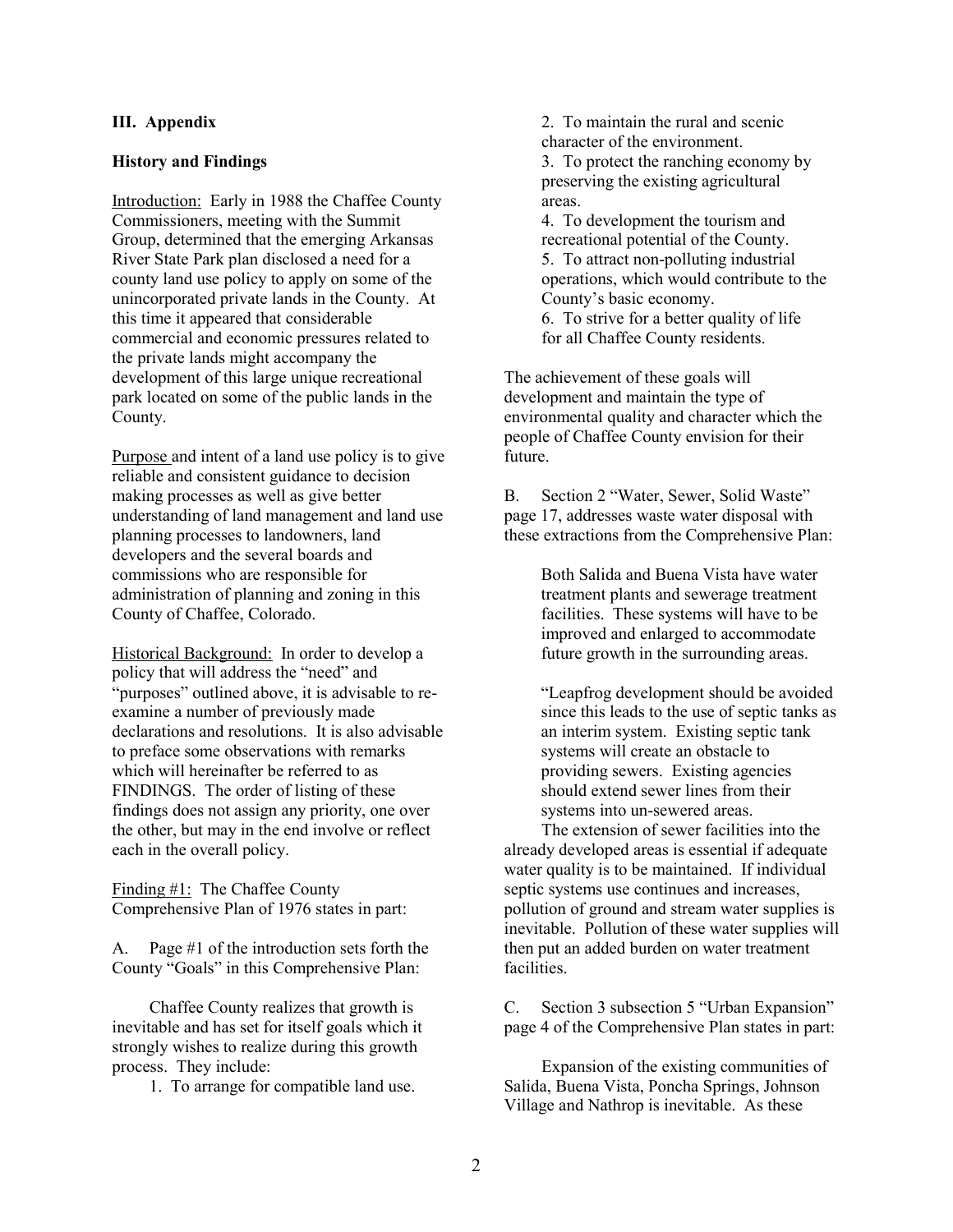areas grow and offer more extensive services (schools, shopping facilities, employment, water/sewer facilities, etc.) the areas adjacent to them become more attractive to development. City/County cooperation in guiding growth is essential since both the cities and the County will require resources of which there are limited supplies. Urbanized growth should complement growth in the County and not compete with it. The basic resources for the County are the same as for the cities and a unified City/County planning effort can extend the use of the resources more effectively than by competition. The cities can only expand into the County and County developments generally move toward the cities. Cooperative planning is the only feasible alternative for directing urban growth into County areas to maximize and extend available services and to prevent unsound, isolated County developments which can afford no services of their own. Urban areas can only expand to the limits of the services they can offer and the County should not overtax municipal facilities and services by permitting unregulated, improperly located growth.

D. Section 3 subsection 6 "Water Quality" pages 5 and 6 of the Comprehensive Plan in part:

> Growth in the County will place an added burden on water quality. Federal and State regulations in this area are becoming more and more stringent and locations will, in many cases, find compliance difficult. Pressures on water quality include the following:

 1. Non-point discharge from mountain run-off.

- 2. Point discharge from mining activities.
- 3. Waste treatment facilities or lack of.
- 4. Growth areas on fringes of cities.
- 5. Proliferation of special districts.

 6. Development along the Arkansas River Bank.

 7. Increasing recreational use of the Arkansas River.

- 8. Lack of regulatory measures.
- 9. Lack of management plans.

 These are not the only pressures which the County will face in terms of growth but at this time they appear the most important and volatile.

Finding #2: Section 1 subsection D "Purposes" on page 1 of the Chaffee County Zoning Resolution, 1984 revised edition states:

 Purposes: These regulation shall be for the purpose of promoting the health, safety, morals, convenience, order, propriety and welfare of the present and future inhabitants of Chaffee County, Colorado by: The lessening of congestion on streets; reducing the waste of land by preventing the building of an excessive number of roads and highways; securing safety from fire and other dangers; classification of land uses and the distribution of land developments and utilization; protection of the tax base; securing economy in governmental expenditures; fostering and promoting agriculture, recreation and other industries within the County of Chaffee.

Finding #3: Approximately 20% of Chaffee County's land area is private ownership, with the remaining 80% being public land owned or controlled by municipal, State or Federal entities. County planning therefore, not only applies to private lands, but must address, in many instances, effective, efficient and/or compatible relationships with public land which are administered by Forest Service, BLM and State agencies as well as the municipalities and their environs.

Finding #4: The Planning Commission conducted several studies and inventories in 1986 and 1987. The one dealing with commercially zoned land was completed in early 1988. This disclosed a total highway frontage presently zoned commercial as approximately 35.94 miles and involves a land area of 1306 acres. Only 29.7% of this frontage is presently in commercial use. 18.6% or 5.5 miles is in residential use and 50.94% remains undeveloped or in agricultural use.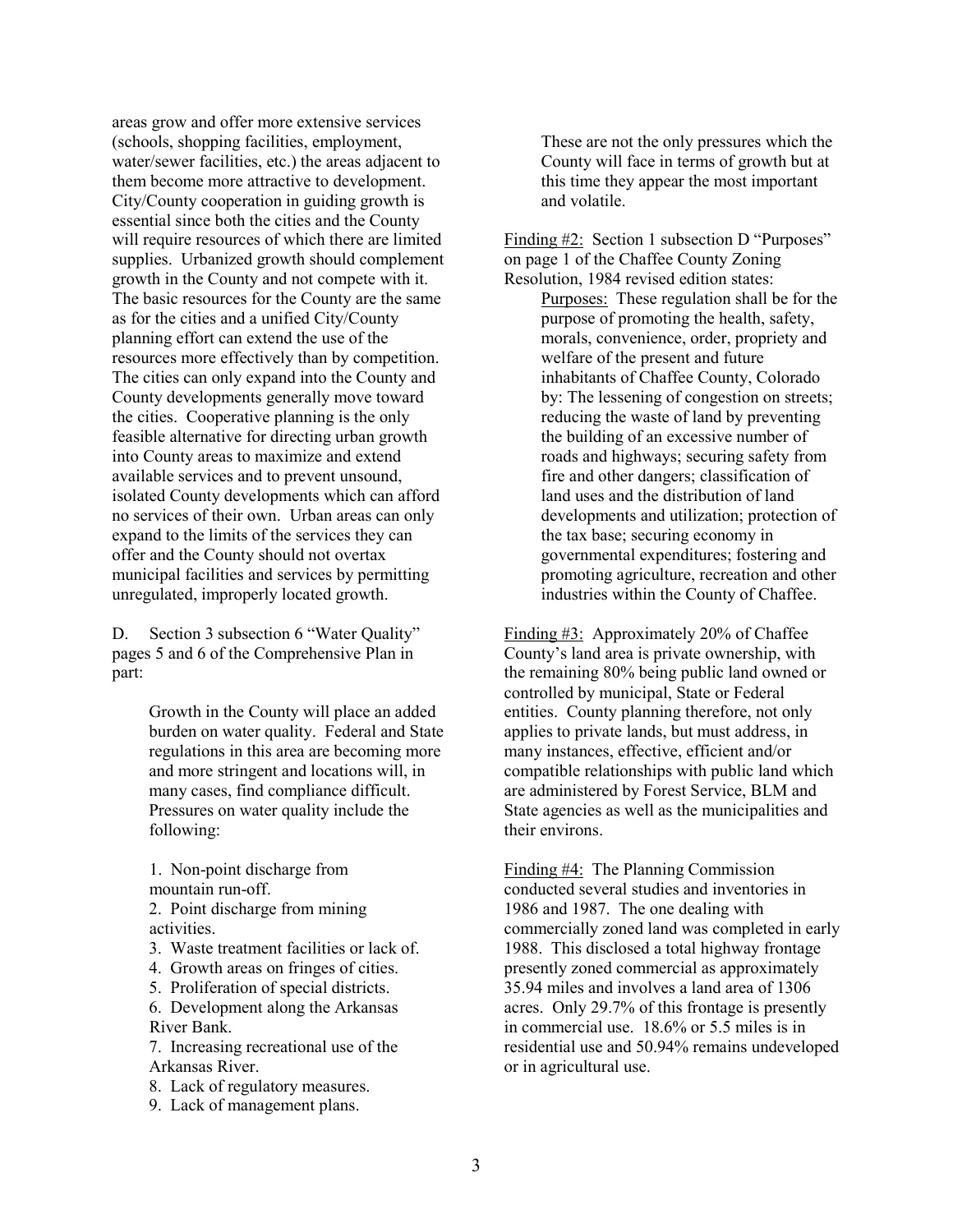Finding #5: An outreach effort in mid-1988 circulated a "Land Use Input" questionnaire to all planning and economic development groups in the County. The returns indicated a positive need for a land use policy and gathered a wide variety of comments. When summarized, these comments address such factors as : balanced conditions, commercial activity allowed only at proper locations, protective measures for neighboring properties, commercial activities that do not adversely affect traffic patterns or systems, concern for rural waste disposal and water quality, water availability and long term waste disposal, with top priority being placed on development of commercial activity near or in the municipalities where utility services are more readily available along with fire and police services.

Finding #6: The late 1988 distribution of the final "Arkansas River Recreation Management Plan" and its projected adoption in early 1989 prompts the County to consider adequate policy to cope with the commercial pressures that may develop along with this large recreational park.

Finding #7: At the December 6, 1988 Summit meeting the County Commissioners unofficially endorsed the need "to go" with development of a land use policy. The official endorsement and a directive to the Planning Commission is contained in the minutes of the Board of Commissioners December 13, 1988 meeting, quote:

> Commissioner McFarland noted that at the recent Summit meeting the members decided to task the Planning Commission to draft a policy in regard to zoning so that zoning can follow an established policy. Commissioner McFarland moved to ask the Planning Commission to work with the County and the municipalities in working up a policy statement. Commissioner Eve was second to the motion and a unanimous vote was recorded.

Four of the five regulars members of the Planning Commission were in attendance at the December 6, 1988 Summit meeting and participated in the discussions. Two mayors and

two administrators of the municipalities were also in attendance at this meeting and each gave positive endorsement to the "GO" declaration.

Finding #8: Municipal input from the City and Town Boards, Councils and Planning Commissions in condensed statements are:

#### Salida:

To encourage both commercial and business ventures be established in or near the existing municipalities.

To encourage only those commercial, industrial and business developments that will enhance our natural scenic beauty and our quality rural environment.

To maintain a high standard of appearances for commercial development along our highways and municipal entrances.

To establish the necessary planning in the County that reflects the intended use for properties that have potential for annexation in order to be compatible with the municipalities plan, particularly with respect to the extension of utilities.

# Buena Vista

That the County encourage commercial development within the currently constituted municipalities rather than in unincorporated County Land.

That the County refrain from any additional commercial zoning in the County until the current inventories of unoccupied commercial properties are substantially exhausted.

That the County do everything possible to discourage strip commercial development and to control signs along the state and federal highways outside the municipalities in order to preserve as much as possible the rural and scenic qualities which attract tourism in the Arkansas Valley, keeping in mind that those same tourists will cease to come here if those qualities are